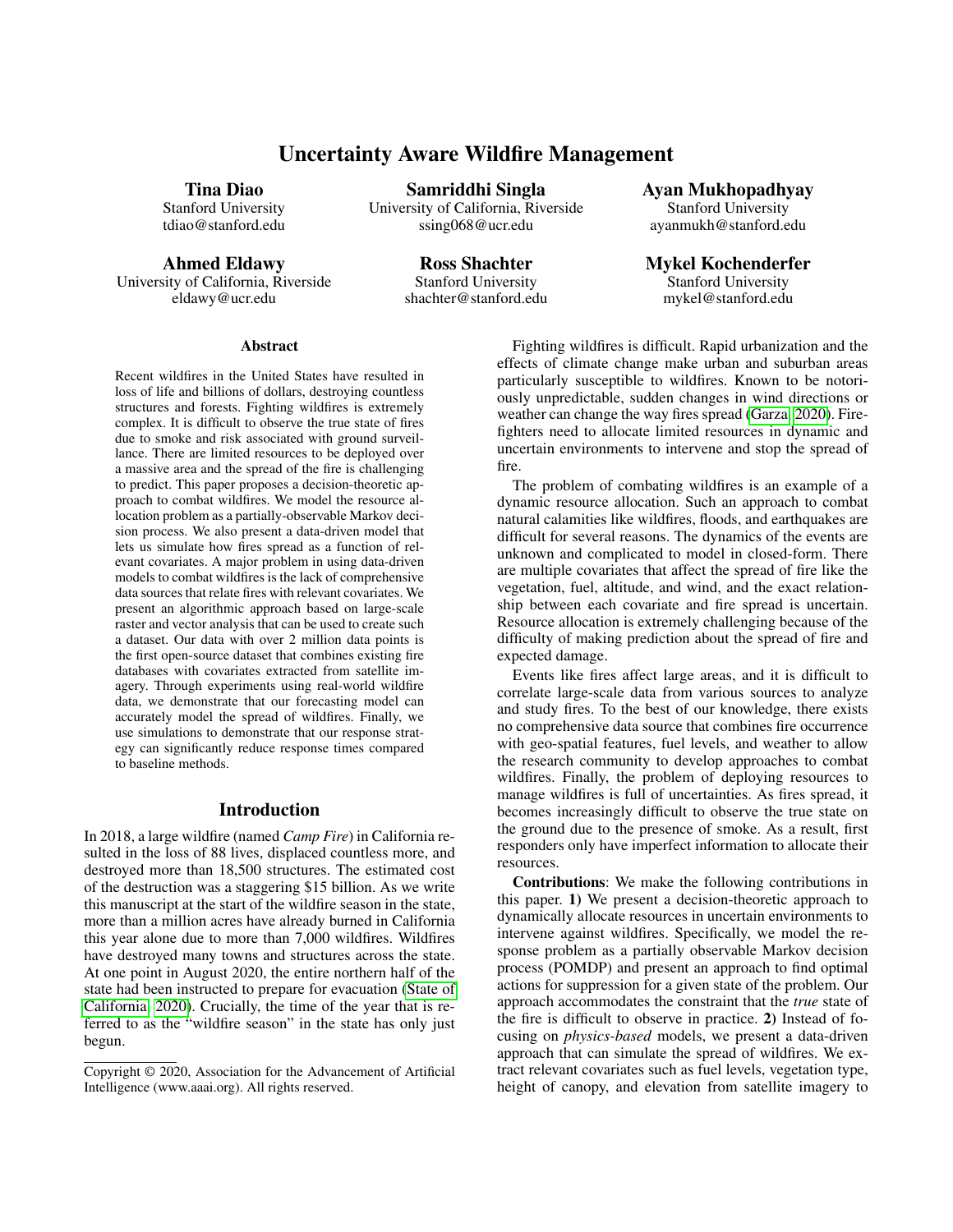drive the simulation. 3) The calculation of accurate zonal statistics is a bottleneck for large scale geo-spatial data analysis [\(Singla and Eldawy, 2018\)](#page-6-2). We demonstrate how extremely large-scale geo-spatial data pertaining to wildfires can be combined with other covariates through large-scale distributed raster and vector analysis. Crucially, we release the dataset as open-source for the research community. 4) Through experiments using real-world wildfire data from California, we demonstrate that our forecasting model can accurately model the spread of wildfires and our response strategy results in significant improvement in suppression efforts compared to baseline methods that do not consider potential fire spread.

### Prior Work

The dynamics of fire spread are usually modeled using *physics-based models*. Popular fire spread models include *BehavePlus* [\(Andrews, 1986\)](#page-5-0) and *Farsite* [\(Finney,](#page-6-3) [1998\)](#page-6-3). They are based on mathematically modeling surface fire spread as a function of heat flux and fuel availability [\(Rothermel, 1972\)](#page-6-4). Such models are widely used by first responders and fire fighters to forecast the spread of fires. A relatively modern approach is to predict the rate of spread by integrating real-time information about weather from sensors [\(Altintas et al., 2015\)](#page-5-1). Data-driven modeling has also been used to model fire spread. Supervised machine learning techniques have been applied to uncover strong associations of factors to wildfire sizes and frequency using different data sources. For example, [Joseph et al.](#page-6-5) [\(2019\)](#page-6-5) investigated weather conditions and geographic characteristics of extreme fire patterns in contiguous United States and [Ghor](#page-6-6)[banzadeh et al.](#page-6-6) [\(2019\)](#page-6-6) examined wildfire susceptibility using geographic data in northern Iran.

Response to wildfires traditionally uses simulation-based approaches to select locations of intervention that maximize the expected utility of suppression efforts. [Petro](#page-6-7)[vic, Alderson, and Carlson](#page-6-7) [\(2012\)](#page-6-7)model wildfire dynamics and examine the trade-off between multiple competing suppression efforts to compute an optimal strategy for fire responses. Stochastic simulation and multi-agent coordination has also been explored to combat wildifires [\(Fried, Gilless,](#page-6-8) [and Spero, 2006;](#page-6-8) Martin-fernÁndez, Martínez-Falero, and Pérez-González, [2002\)](#page-6-9). [Griffith et al.](#page-6-10) [\(2017\)](#page-6-10) explore how suppression efforts can be optimized by solving a mixedinteger linear program and by using Monte-carlo approaches to find optimal actions in a Markov-decision process (MDP). Our approach to optimize suppression improves upon prior work [\(Griffith et al., 2017\)](#page-6-10) to address the uncertainty in state information. We also integrate a data-driven generative model to simulate the spread of fire to aid decision-making under uncertainty.

## Problem Description

We consider a spatial area divided into a set of spatial cells G. Let  $g_i \in G$  denote the *i*th cell. We represent the neighbors of a cell  $g_i$  by  $N_i$ , for some definition of neighborhood (for example, neighbors of a cell can be the set of its adjacent cells). Consider that the total time in consideration

is divided into  $T$  time-steps. We assume access to historical data of fire incidents  $D$ , which is a vector of tuples  $\{(t_1, \ell_1, u_1, w_1), (t_2, \ell_2, u_2, w_2), \ldots, (t_n, \ell_n, u_n, w_n)\},\$ where each incident  $d_i \in D$  is identified by its time of occurrence  $t_i$ , location  $\ell_i$  (mapping to a cell in G), intensity of fire observed  $u_i \in \mathbb{R}^+$ , and a vector of spatio-temporal features  $w_i \in \mathbb{R}^m$ . The features w capture potential determinants of fire such as weather and the type of vegetation in a cell.

Observing the true state of the world is almost always impossible when wildfires occur. Gathering real-time information by visiting the affected areas by land is naturally difficult. Therefore, information must be gathered through air surveillance obstructed by smoke. Consequently, the true dynamics of wildfires are only partially observable. We model the fire suppression problem more realistically as a partially observable Markov decision process (POMDP). A POMDP can be defined by the tuple  $\{\mathcal{S}, \mathcal{A}, \mathcal{O}, Z, T, R, \gamma\}$  [\(Kochenderfer, 2015\)](#page-6-11). We define each component of the POMDP formulation below:

1. States:  $S$  is a finite set of states. The state at time t is denoted by  $s_t = \{X_t, F_t\}$ , where  $X_t = \{X_t^1, X_t^2, \dots, X_t^k\}$ and  $F_t = \{F_t^1, F_t^2, \ldots, F_t^k\}$  denote the status of the fire and fuel level in each of the cells in  $G$ , respectively. We consider the status of the fire  $X$  as a binary variable such that

$$
x_t^i = \begin{cases} 1 & \text{if } u_t^i \ge \epsilon \\ 0 & \text{otherwise} \end{cases}
$$

where  $u_t^i \in \mathbb{R}^+$  denotes the measured intensity of the fire in cell  $g_i \in G$  at time step t. We consider that the fuel level F is a discrete variable, such that  $F \in \{0, 1, \ldots, m\}$ . The exogenous parameters  $\epsilon$  and m can be estimated from data or through domain knowledge.

- 2. Actions: A is a finite set of actions. The actions denote the different permutations of cell indices that fire suppression efforts can be applied to, up to a maximum number of cells specified as a resource constraint.
- 3. State Transitions: T defines conditional transition probabilities, with  $T(s' | s, a)$  denoting the transition probability from state  $s$  to  $s'$  when action  $a$  is taken. The transition model  $T$  includes the following three components:
- (a) **Burning**: If cell  $g_i \in G$  is burning at time step t, we assume that the fuel level decreases by one unit in the next time step. Therefore,  $F_{t+1}^i = F_t^i - 1$  if  $x_t^i \ge \epsilon$ .
- (b) Action effectiveness: At any time step  $t$ , if an action, i.e. fire suppression effort(s) is applied to a cell  $q_i \in G$ such that  $\overline{x_i^i} \geq \epsilon$ , there is probability q that the effort successfully puts out the fire.
- (c) Fire dynamics: We use a generative model to simulate the spread of fire. We represent spread dynamics by the probability distribution  $f(X_{t+1}^i \mid x_t^j, w)$ , where  $g_i \in N_j$ . Therefore, given that a specific cell  $g_j \in G$ is on fire at time-step  $t$ ,  $f$  denotes the likelihood of its neighboring cells being on fire at the subsequent timestep  $t + 1$ .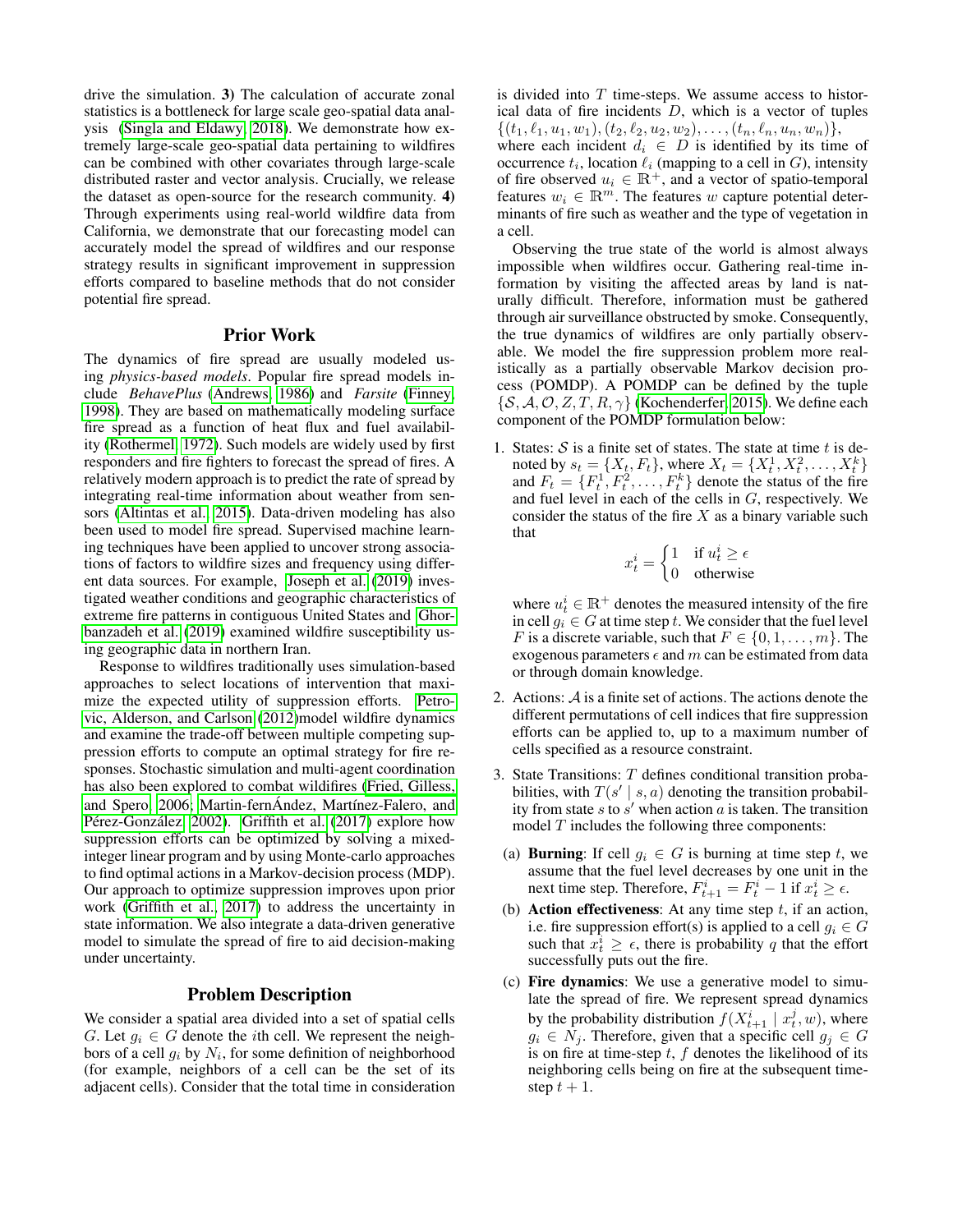We assume that in each time step, fire from a cell can spread only to its neighboring cells. This assumption aids computational tractability, but is without loss of generality because the decision-maker can discretize time fine enough such that the assumption is realistic.

- 4. Reward function:  $R : S \times A \rightarrow \mathbb{R}$  is the reward function, such that  $R(s_t, a) = \sum_{g_i \in G} x_t^i U(g_i)$ , where  $U(g_i)$ denotes the (negative) utility for a cell  $g_i \in G$  to be on fire. Naturally, U varies across the cells. A cell with human occupants is presumably more *valuable* than a cell composed of forested land. Cells can also carry unequal ecological utilities [\(Bradshaw and Lueck, 2012\)](#page-6-12). Without loss of generality, we consider three tiers of damage across cells, representing costs of residences (red), valuable ecological resource (yellow), and wildland (green) in decreasing values. Figure [1](#page-2-0) shows an example grid with different types of cells.
- 5. Observations and Observation Transitions: O represents the set of observations with  $Z(o \mid s, a)$  denoting the probability of receiving observation  $o$  at state  $s$  when action a is taken. We denote specific observations by  $o_t^i$ , which correspond to whether cell  $g_i \in G$  is seen to be burning or not at time step t. Its transitions  $Z(o \mid s, a)$  are deterministic, i.e.  $o_{t,a}^i = u_t^i$  if an action has been applied to cell  $g_i \in G$ . This is because we assume to have "eyes on location" when an action is applied to a cell. Otherwise, for cells where action for suppression is not applied (denoted by  $\bar{a}$  in the expression below), a generative representation is used based on prior work [\(Julian and Kochender](#page-6-13)[fer, 2019\)](#page-6-13) such that

$$
o_{t,\bar{a}}^i = \begin{cases} 1 & \text{if } Pr_t(X_t^i) > \gamma \text{ in state } s \\ 0 & \text{otherwise} \end{cases}
$$

where  $\gamma$  is an exogenous parameter.

6. Discount factor:  $\gamma \in [0, 1]$  denotes the discount factor.

In a POMDP, the decision-maker cannot directly observe the state. Instead, it only has access to beliefs that are generated probabilistically based on the actions taken. Information about states can be inferred from the history  $(h)$  of observations and actions. It is common to maintain a distribution over states given the history; this distribution is known as the *belief* B, such that  $B(s \mid h)$  denotes the probability of being in state  $s$  given history  $h$ . The goal for the decisionmaker is to find a mapping from belief states to actions that maximizes the expected future discounted reward.

### Approach

### Modeling Fire Spread

In order to accurately simulate the spread of fire, we model the fire dynamics  $f$  using a data-driven model. Recall that  $f$ is a probability distribution over a cell being on fire in time step  $t + 1$ , conditional on its neighbors being on fire at the previous time step  $t$ . The goal of modeling the function  $f$  is to understand the effect of various covariates like wind, vegetation type, canopy height, altitude, etc. on fire spread. Typically, covariates in geo-spatial analysis are heterogeneous.

<span id="page-2-0"></span>

Figure 1: An example of a spatial area discretized in a grid with different costs and the colors correspond to varying costs to burn: red, yellow, and green in decreasing cost.

<span id="page-2-1"></span>

Figure 2: POMDP (factored) representation of the dynamic decision problem. Shaded ovals reflect what is known to the decision maker.

We use the random forests [\(Liaw, Wiener, and others,](#page-6-14) [2002\)](#page-6-14) which involves constructing a large number of decision trees at training time and then aggregating the outputs of the trees. The aggregation technique is typically using the mode of the outputs for classification and the mean of the outputs for regression. The central idea behind using random forests is to average many noisy but (approximately) unbiased models, thereby reducing the variance of the overall forecasting model.

#### Resource Allocation

The general dynamic decision framework following the POMDP formulation is shown in Figure [2.](#page-2-1) Recall that the sources of uncertainty are the current state of the fire  $(S)$ and the dynamics of the spread (driven by the set of covariates  $w$ ). At each time step, the available set of actions  $(A)$  is a combination of the fire location(s) to suppress. The decision-maker acts based on a belief distribution of the *true* state of the world and receives an observation. Utility (*U*) reflects a measure of the expected damage of having a fire in a specific cell (e.g. residence versus wildland).

Due to the large state space and action space (the action space is combinatorial), we use the sampling-based on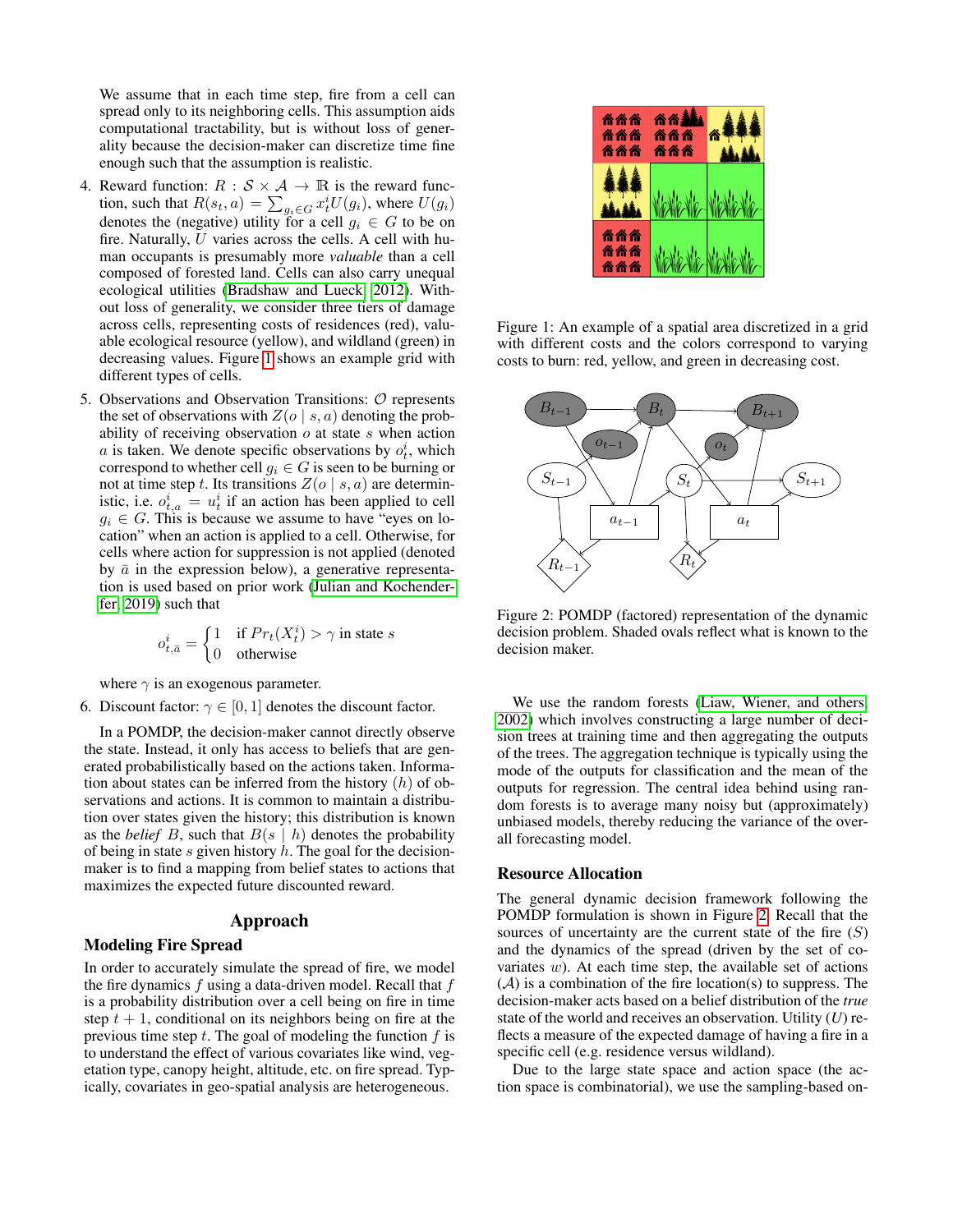line Monte Carlo tree search (MCTS) [\(Kochenderfer, 2015\)](#page-6-11). To address the computational complexity of POMDPs, approaches based on MCTS typically use a particle filter to represent beliefs in the search tree. Specifically, an approach that is of relevance to our problem is the partially observable Monte Carlo planning algorithm with observation widening (POMCPOW) [\(Sunberg and Kochenderfer, 2017\)](#page-6-15). POM-CPOW differs from other online MCTS algorithms in that in the simulation step, given a state  $(s)$ , history  $(h)$ , and depth (for tree exploration), it weights the belief nodes and expands the belief updates gradually as more simulations are added. At each step, a single simulated new state is added to the particle collection, weighted to approximate the belief in every tree node, which is then used to sample the next new state.

Although POMCPOW is shown to outperform other algorithms [\(Sunberg and Kochenderfer, 2017\)](#page-6-15), an issue with directly using POMCPOW to our problem is that the observation space is large and complex. This leads to a severe sparsity of particles, i.e., the probability of sampling a relevant observation is very small. To alleviate this, we modify the routine used to update belief in POMCPOW. Specifically, we replace the weighted particle filter with the standard *particle filter without rejection* [\(Kochenderfer, 2015\)](#page-6-11). As shown in Algorithm [1,](#page-3-0) given a current belief  $(b)$ , action  $(a)$ , and observation  $o$ ,  $|b|$  samples are generated from the simulator, weighted, and subsequently resampled by its weights. Before the *resampling* step, all weights of an observation o may be 0 due to the large observation space. If all the weights of an observation are 0, the probabilities of the sampled states are normalized to be proportional to the number of states already sampled. This reweighing step makes an approximation to importance resampling that seeks to estimate properties of a target distribution through sampling from a different distribution.

| <b>Algorithm 1:</b> UpdateBelief $(b, a, o)$ |                                                                                        |  |  |
|----------------------------------------------|----------------------------------------------------------------------------------------|--|--|
|                                              | <b>Input</b> : Belief b, action a, observation o<br><b>Output:</b> Updated belief $b'$ |  |  |
|                                              | $1\;b'\leftarrow\emptyset$                                                             |  |  |
|                                              | 2 for $i \leftarrow \{1, \ldots,  b \}$ do                                             |  |  |
|                                              |                                                                                        |  |  |
|                                              |                                                                                        |  |  |
|                                              | 3<br>4<br>$s'_i \sim G(s_i, a)$<br>5<br>$w_i \leftarrow O(o \mid s'_i, a)$             |  |  |
|                                              | 6 end                                                                                  |  |  |
|                                              | 7 if $\sum_{i=1}^{ b } w_i = 0$ then                                                   |  |  |
|                                              | 8 $w_i = \frac{1}{\ln(w_i)}$ ;<br>// reweight states                                   |  |  |
|                                              | 9 end                                                                                  |  |  |
|                                              | 10 for $i \leftarrow \{1, \ldots,  b \}$ do                                            |  |  |
|                                              | 11   Randomly select $k$ with probability proportional to                              |  |  |
|                                              |                                                                                        |  |  |
|                                              | 12 $\begin{vmatrix} w_k \\ \text{Add } s'_k \text{ to } b' \end{vmatrix}$              |  |  |
|                                              | 13 end                                                                                 |  |  |
|                                              | 14 <b>return</b> normalized b'                                                         |  |  |

## Data Processing

Data needed to model the spread of wildfires comes from varied sources. The temporal and spatial resolutions of such data sources are typically different. The data sources can also be of different forms (vector or raster). The vector model uses points and line segments to identify spatial locations while the raster model uses a set of cells for the same purpose. Combining large-scale vector and raster data is known to be a difficult problem [\(Singla and Eldawy, 2018\)](#page-6-2).

We collected fire occurrence data in vector form from the Visible Infrared Imaging Radiometer Suite (VIIRS) thermal anomalies/active fire database [\(Schroeder et al., 2014\)](#page-6-16). The spatial resolution of VIIRS data is in the form of pixels representing  $375 \times 375$  meter square cells [\(Schroeder et](#page-6-16) [al., 2014\)](#page-6-16). The latitude and longitude values correspond to the center. Evidence of fire was read from the daily fire radiative power (FRP) levels in the VIIRS dataset. The data used to build the feature space was collected in raster form from the "Landfire" project [\(Ryan and Opperman, 2013\)](#page-6-17). The foundation of the "Landfire" project is based on satellite imagery. The raster files had a spatial resolution of 30-meter square cells. This included features like canopy base desnity, canopy cover, and vegetation type. We list features used and the years from which the data was collected in Table [1.](#page-3-1)

Table 1: LANDFIRE Raster Data

<span id="page-3-1"></span>

| Name                              | Year(s)          |
|-----------------------------------|------------------|
| Canopy Base Density               | 2012, 2014, 2016 |
| Canopy Base Height                | 2012, 2014, 2016 |
| Canopy Cover                      | 2012, 2014, 2016 |
| Canopy Height                     | 2012, 2014, 2016 |
| <b>Existing Vegetation Cover</b>  | 2012, 2014, 2016 |
| <b>Existing Vegetation Height</b> | 2012, 2014, 2016 |
| <b>Existing Vegetation Type</b>   | 2012, 2014, 2016 |
| Elevation                         | 2016             |
| Slope                             | 2016             |

To reconcile the different spatial resolutions, we divide the state of California into a grid G of  $375 \times 375$  meter cells. The center of each fire pixel from the vector data can therefore overlap with exactly one cell in  $G$ . To compute the feature vector associated with each data point, we compute *zonal statistics* for the vector data using the raster data. The method of zonal statistics refers to calculating summary statistics using a raster dataset within zones defined by another dataset (typically in vector form).

<span id="page-3-0"></span>Traditional systems to compute zonal statistics require the data to be converted into the same format, either raster or vector. Automated tools can then be used to either vectorize the raster dataset or rasterize the vector dataset. The first approach converts each pixel in the raster to a point and then tests the point against each polygon in the vector data to find a match. This approach has a computational complexity of  $O(n_p \log n_p \cdot c \cdot r)$ , where  $n_p$  is the number of polygons in the vector data, and  $c$  and  $r$  are the number of columns and rows in the raster data respectively. The second approach rasterizes the vector data by converting each polygon to a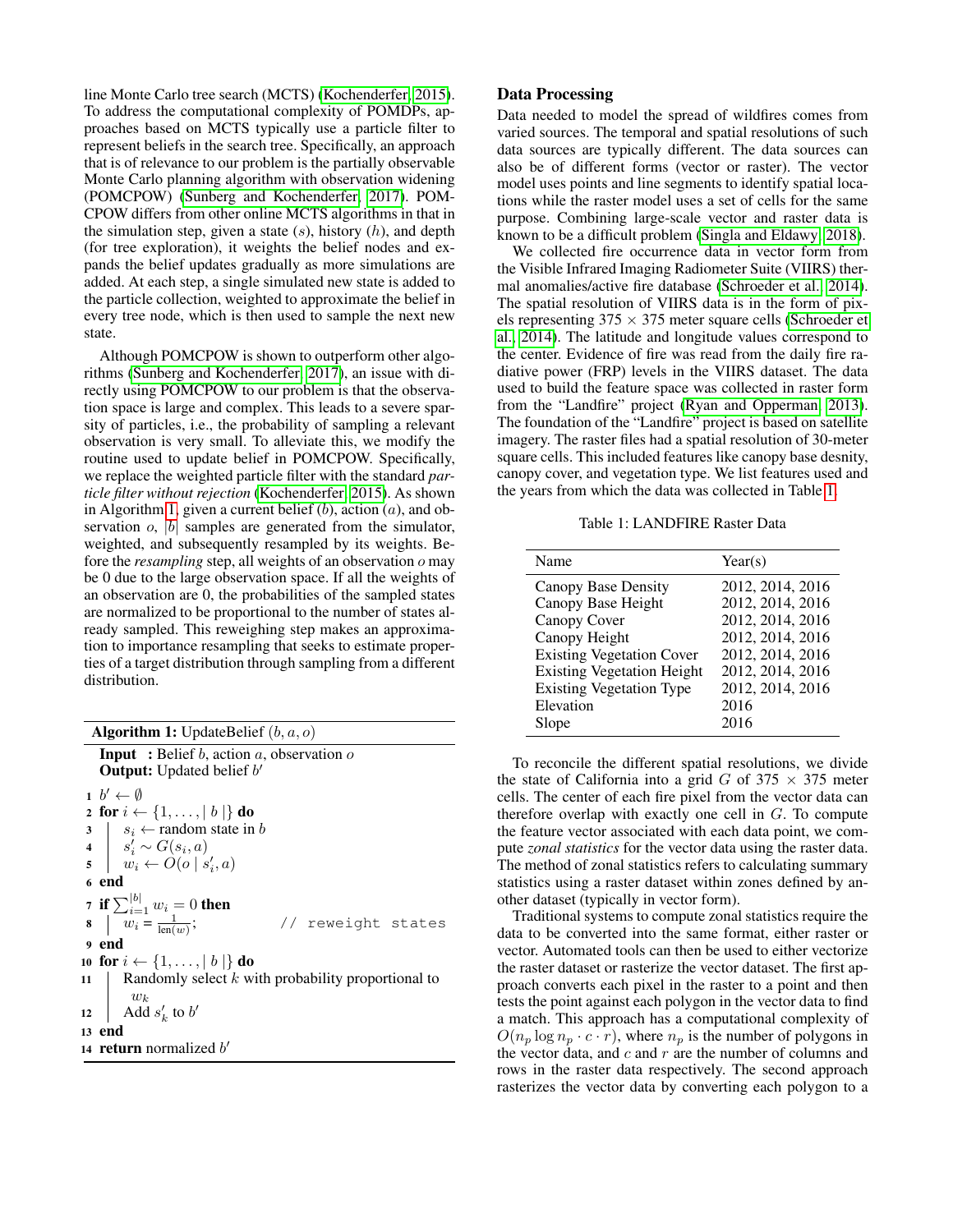<span id="page-4-0"></span>

Figure 3: Architecture for calculating zonal statistics in large-scale raster and vector data

raster (mask) layer with the same resolution as the input raster layer. It then combines the two raster layers to compute the desired aggregate function. Most systems that use this approach keep the mask layer in memory. If the input raster layer has a very high resolution, the size of the mask layer can become too large to be kept in memory. This approach has a computational complexity of  $O(n_p \cdot c \cdot r)$ .

Neither of the two approaches mentioned above scale for the high resolution raster and vector data due to the requirement of converting between vector and raster formats. Specifically, in our problem, the vector data consists of over 3 million polygons and each of the raster data sources consists of over 1 billion entries. To deal with the large-scale geo-spatial data, we improve upon prior work [\(Singla and](#page-6-2) [Eldawy, 2018\)](#page-6-2) to create a fully decentralized approach to compute large-scale zonal statistics. Our approach does not require data to be converted from one form to another (vector or raster). Instead, it computes an intermediate data structure, called an *intersections file* between the raster and vector data. The *intersections file* can be computed by using only the vector data and the metadata of the raster data (coordinate reference, resolution, etc.). Further, our approach can leverage parallel computation by using the intersection files. Our approach, with a computational complexity of  $O(n_p \log n_p + c \cdot r)$ , is scalable and efficient for large raster and vector datasets. Furthermore, as a by-product, our approach makes it easier to find the neighborhoods of polygons by performing a spatial self-join operation using the predicate intersects on all the cells in the vector data. We show the architecture of our approach in Figure [3.](#page-4-0)

## Experiments

We used fire data from California, USA spanning 2012– 2018 for the prediction modeling. We divided the state into a set of  $375 \times 375$  meter cells. Our goal is to capture how fire spreads given an initial occurrence of fire. As a result, we only considered cells and days that exhibited the possibility of fire spreading from an existing fire. Specifically, each cell in our data has a fire in its neighborhood. Our data has a total of 2,367,209 data points. Each row in our data represents a cell  $g_i$  at a specific time t, the neighboring cells of  $g_i$  denoted by  $N_i$ , a set of spatial-temporal features  $w_{it}$ , and the status of fire  $u_i^t$ . To calculate the features for a specific cell  $g_i \in G$  at a specific time step, we calculated summary statistics (minimum, maximum, median, sum, mode, and count of the feature values) using all raster cells within  $g_i$ . To the best of our knowledge, our data is the first comprehensive open-source dataset that combines fire occurrence with relevant covariates extracted from satellite imagery. The data is available at <https://wildfire-modeling.github.io>. We used data from 2012 to 2017 as our training set and data from 2018 as our test set. We set the time step for our experiments to a day, based on the minimum time fidelity of the VIIRS dataset. All experiments were run on an Intel Xeon 2.2 GHz processor with 125 GB of memory.

## Fire Spread

We label a forecast as a true positive prediction when both the predicted fire intensity and the recorded fire intensity are greater than the pre-specified threshold  $\epsilon$ . We observe that the random forest regression model is insensitive to the number of trees used (5, 50, 100, and 500). We also observed similar accuracy across training and test sets. We also tested several realizations of  $\epsilon$  to test the robustness of our forecasting approach on different types of fire. Our results show that while it is relatively difficult to predict spread from extremely *small* fires ( $\epsilon = 0.5$ ), our forecasting model achieves high accuracy ( $> 90\%$ ) in predicting spreads from relatively *larger* fires. We summarize the results in Table [2.](#page-4-1)

<span id="page-4-1"></span>Table 2: Accuracy with 5-tree Random Forest Regression

|     | FRP Threshold $(\epsilon)$ Accuracy on Test Set |
|-----|-------------------------------------------------|
| 0.5 | 75%                                             |
|     | 79%                                             |
|     | 91%                                             |

#### Fire Response

Our goal is to create a pipeline for modeling response to wildfires by utilizing the data-driven model of fire spread to optimize response decisions. However, in this paper, we present experimental results based on a simple spread model. Specifically, we simulate the spread of fire using fixed environmental conditions (for example, we use a fixed wind direction and rate of spread in each simulation). We calculate the probability of fire spread following a simpli-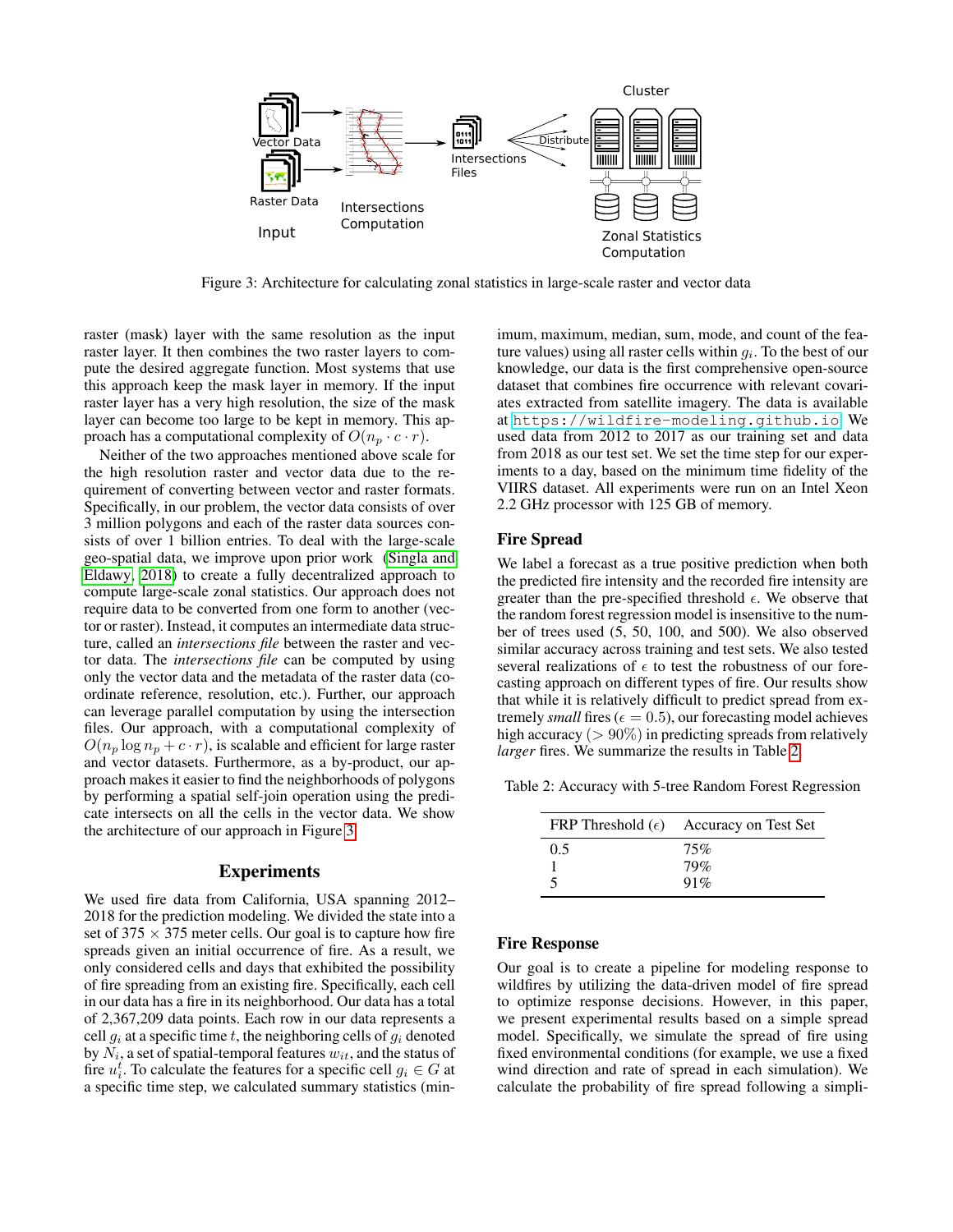

Figure 4: Effectiveness measured by negative utility on test data (lower is better) on varying grid sizes: (a)  $4 \times 4$  (b)  $6 \times 6$  (c)  $8 \times 8$  (d)  $10 \times 10$  (e)  $12 \times 12$  and (f)  $16 \times 16$ .

fied version of the deterministic fire dynamics model in prior work [\(Griffith et al., 2017\)](#page-6-10).

We conducted experiments on different sized square grids  $(4^2, 6^2, 8^2, 10^2, 12^2$  and 16<sup>2</sup>). We varied the starting states by random initialization of fire maps and cell types. We experimented with 6 different initial states. For each initial state, we created 256 spread scenarios by varying wind and rate of spread. For each initialization, a fixed percentage  $(10\%)$  of cells were considered to be on fire. The proportion of red, yellow, and green cells were set to be 20%, 30%, and 50% respectively, consistent with the distribution of land use in California [\(United States Depart](#page-6-18)[ment of Agriculture, 2016\)](#page-6-18). In all experiments, we set the fuel level in each cell to 5, i.e., each cell takes 5 days to completely burn out and deplete its fuel. We use a baseline model consistent with fire suppression strategies used in practice. Specifically, our baseline fire suppression targets the cell with the maximum utility which shows evidence of fire (through observations). Our open-source code is built using the POMDPs.jl framework [\(Egorov et](#page-6-19) [al., 2017\)](#page-6-19) and is available at [https://github.com/](https://github.com/wildfire-modeling/response_model) [wildfire-modeling/response\\_model](https://github.com/wildfire-modeling/response_model).

Figure 4 shows the mean negative utility averaged across start states and spread scenarios. We also vary the action effectiveness  $q$  since in practice, suppression efforts do not always completely puts out wildfires. We see that our approach (referred to as "Uncertainty Aware Fire Response" or UAFR) consistently outperforms the baseline method in all scenarios with more significant improvements in larger grids and increased action effectiveness.

### **Discussion**

Wildfires have caused massive damage in the last decade. It is particularly difficult for first responders to combat wildfires due to difficulties in surveillance and scarcity of resources. In this paper, we created a data-driven forecasting model by extracting relevant determinants of fire spread through satellite imagery. Then, we created an approach to wildfire suppression that explicitly takes state uncertainty into account. We also created, to the best of our knowledge, the first comprehensive dataset on wildfires that combines historical fire data with relevant covariates. Our dataset, with over a million data points, and our codebase is open-source for the research community to use.

There are some limitations to our current work. While our forecasting model shows high accuracy, we observe that the random forest regression model is insensitive to the number of decision tress in the ensemble. As a result, simpler methods like classification and regression trees (CART) [Breiman](#page-6-20) [et al.](#page-6-20) [\(1984\)](#page-6-20) might result in better generalization to unseen data. Second, our approach to suppression needs to be integrated with the data-driven fire spread model. Finally, while we simulated wind for our experiments, our opensource dataset does not contain information about wind. We are currently incorporating hourly wind data from National Oceanic and Atmospheric Administration  $(NOAA)^1$  $(NOAA)^1$  with our fire data to develop a more comprehensive dataset.

#### References

- <span id="page-5-1"></span>Altintas, I.; Block, J.; De Callafon, R.; Crawl, D.; Cowart, C.; Gupta, A.; Nguyen, M.; Braun, H.-W.; Schulze, J.; Gollner, M.; et al. 2015. Towards an integrated cyberinfrastructure for scalable data-driven monitoring, dynamic prediction and resilience of wildfires. *Procedia Computer Science* 51:1633–1642.
- <span id="page-5-0"></span>Andrews, P. L. 1986. *BEHAVE: fire behavior prediction and fuel modeling system: BURN subsystem, Part 1*, volume 194. US Department of Agriculture, Forest Service, Intermountain Research Station.

<span id="page-5-2"></span><sup>1</sup> https://www.climate.gov/maps-data/dataset/wind-rosescharts-and-tabular-data